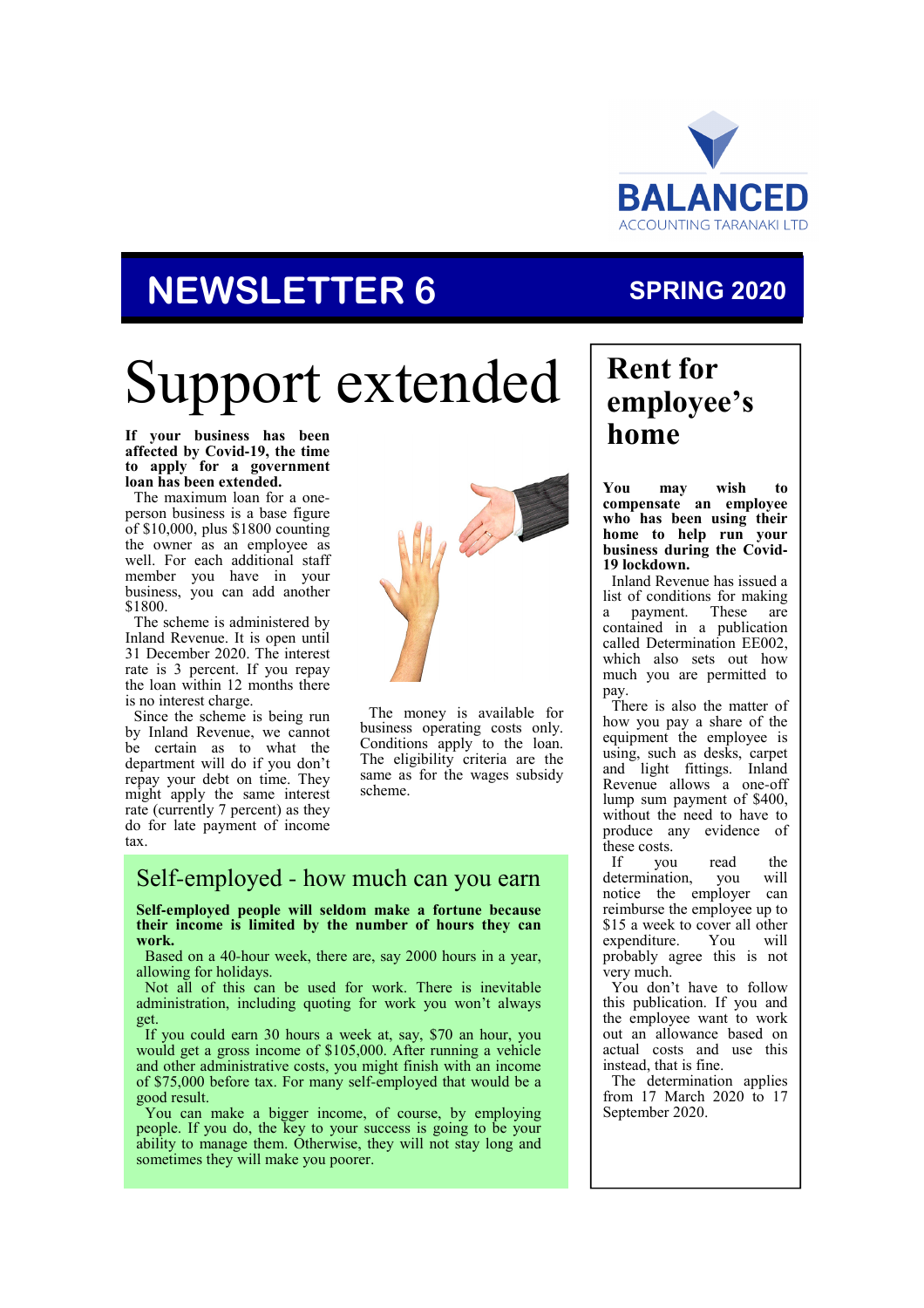#### **TAX TIPS, TRAPS & TROUBLES**

### **IRD - interest certificates and cheques now gone**

**From 1 April 2020, banks have not been required to provide their customers with year-end interest certificates.**  This is because Inland Revenue is collecting this information and it's available on their website. The only catch

is where a client does not supply their IRD number. In this case, they will be taxed but it won't show up in My IR.

What if the interest is on a joint account? Inland Revenue will assume joint investments are split equally between joint account holders who have provided their IRD numbers. You will be able to go into "My IR" and alter the allocation of the interest. Alternatively, it can be fixed when your tax return is put in.

From 1 March, 2020, Inland Revenue will no longer accept cheques. However, you could pay your tax using a debit or credit card.

If you do this, Inland Revenue<br>proposes charging a charging a convenience fee of 1.42%. While this might seem expensive and it is, it could be useful for the person who has a short-term cash flow problem and cannot pay tax on time. If this person is expecting money to come in before the deadline for paying the bank, it might be worth the cost.

Even if the money is late, and you have to pay interest to the bank, the convenience of being able to arrange the finance quickly, when compared with the time you would have to put in negotiating a loan from the bank – or if this was not possible, spread payments with Inland Revenue – could still be worthwhile.

Paradoxically, payments into the income equalisation scheme have still got to be made by cheque until Inland Revenue can find an alternative.

### Business cards with impact

**You know you should never go anywhere without business cards, but are they having the impact you want?**

What's on your business card? The basics are your name, your role (managing director, sales manager etc) and contact details. Contact details should include a landline (if you have one), cellphone, email and website. If you're busy on social media, include your page details, hashtags etc.

Make sure you use your company colours and logo. Don't pick your logo off your website – it probably won't be crisp enough. Get it from your designer or use the original artwork.

Use the back of the card for a list of the services your company offers.

Then hand them out as often as possible. Hand out extra cards and ask if they can be passed on to someone they know who might use your services. Asking for a card is a sure way of being able to politely offer your own.

One of the world's best car salesmen has been known to fling a whole lot of cards in the air when something exciting happens in the stadium. Apparently this works for him otherwise he wouldn't do it.

### **Not much charity for Healthy Homes measures**

**If you are a landlord or landlady and have to take measures to comply with "Healthy Homes", there's not much charity.** 

Inland Revenue has issued a publication, PUB00334, which sets out how it sees the tax law applying. It is much as you would expect.

However, you should remember anything you buy during the current tax year can be treated as a business expense up to an amount of \$5000. So if you are required to put in a heat pump and it costs you \$3000, you can treat this as an expense for this particular year.

Remember, if you buy more than one depreciable item at a time, each item having the same depreciation rate, you have to add all these together for the purposes of the threshold. So, if you buy two heat pumps each costing \$3000, you now have to put these in your depreciation schedule. You can't write them off as an expense.

### BRIEFLY 1

#### **Income relief**

If you have lost your job or your business has failed due to Covid-19, you can apply online to Work and Income for relief payments of \$490 per week for 12 weeks if you were working 30 hours or more per week and \$250 per week if you were previously working 15 to 29 hours a week. You can get more details about the scheme by going to Income Relief Payment on the Work and Income website. Applications for this relief close on 30 November 2020.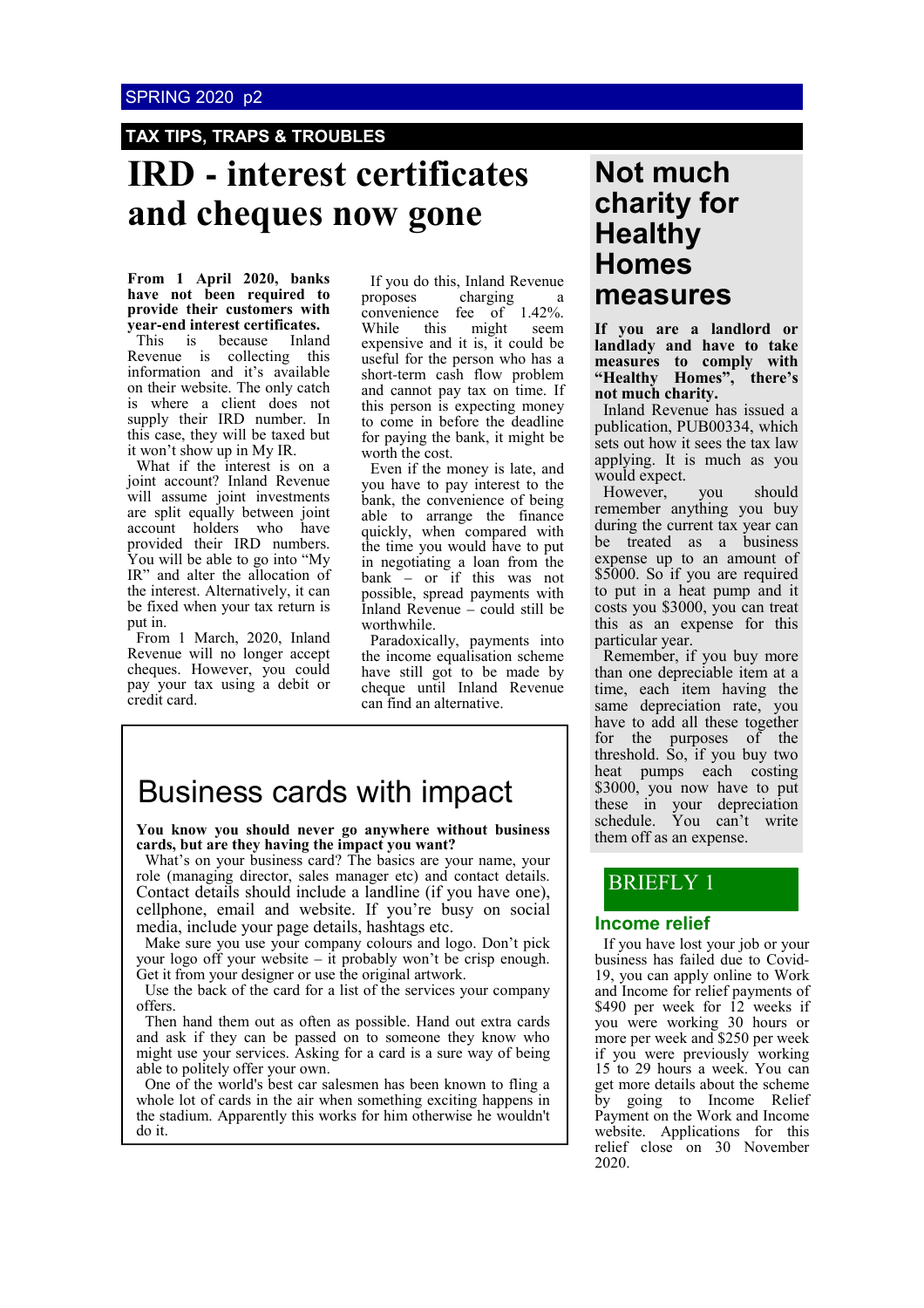#### SPRING 2020 p3

### **WFH is the new work environment**

#### **If there's one thing the Covid-19 crisis has taught us, it's that many of us can work from home.**

It's even spawned a new initialism, WFH (working from home).<br>There

have been some interesting consequences – and new opportunities have arisen. City cafes and bars have suffered because there are fewer people in town getting a coffee, lunch and after-work drinks. However, that's provided more business for the suburban and small town eateries, who seem to be doing very well postlockdown.

Whatever your business, there might be big opportunities for you, too. In the new "thinklaterally" world, how can you market yourself to make the most of the changing

environment?

Where do people work when they're at home?

As a painter you might market your ability to redecorate a spare room. An electrician can put all the new power points in the right places, or get the lighting right for a WFH office.

An IT wiz can set up all the gear to work remotely. A builder might add the extra room needed.

Even real estate agents will soon be adding 'office space' as a marketing option for houses, rather than saying 'studio' or 'spare room'.

Think about what you can offer to ride the new wave of working from home.

### **Scanning from a cell phone**

The cameras in most cell phones make pretty good scanners. That's great for single images, but phones can also scan documents of several pages.

On iPhones there's a scanner in Notes. Open a new or existing note, tap the **camera** icon and tap **Scan** Documents. You can use the auto-capture option by bringing the document into the viewfinder, or use the shutter button or one of the volume buttons to capture the **s**can.

For Android phones you can download an app called iScanner in Google Play. There are others, such as Adobe Scan.

Once scanned, documents can be stored, emailed or sent in messages. This is useful for both **Xero and MYOB**—for more information—contact Michelle

### Tax rules relaxed for Covid-19

**Some of the tax rules have been relaxed to help people cope with Covid-19.** 

- There is some flexibility in filing returns.
- Usually, if the shareholders of a company change by more than 51 percent then any tax losses are forfeited. Covid-19 might make it necessary to change shareholding and these rules have been modified, which may allow for a change of more than 51% provided

the business remains essentially the same. Check with us before you change the shareholding in your company.

• If you make a tax loss in either the 2020 tax year or the 2021 tax year, you can carry the loss backwards to the previous year, if it helps you. Normally, you can only carry losses forward and set them off against future years' profits.

### BRIEFLY 2

#### **Can't pay tax?**

If you have not paid tax, which was due on or after 14 February 2020, and this has been significantly due to Covid-19, the tax department will look kindly at cancelling both interest and penalties on late payments. In fact, you only have to ask and provide a time frame over which it will be paid.

#### **ACC comes to party**

#### **ACC is delaying its invoicing from 1 July 2020 until October.**

"We want to provide our customers with some guidance on what to expect and assure everyone we are here to support them manage their invoice payments.

The timeline and information we've set out below is our current invoicing plan. There are still many uncertainties for New Zealand businesses, and because of that we remain committed to supporting businesses where possible and will continue to review our plan in line with any significant nationwide changes due to COVID-19.

The most up to date<br>nformation about our information about our response and how we can assist, is on our website. https://www.acc.co.nz/forbusiness/business-updates/ what-to-expect-from-invoicing -in-2020/

From now until the end of September we are asking that all employers who believe their 2020/21 liable payroll will be reduced due to COVID -19 provide us with an estimate to use for your provisional invoice. This will help us ensure your invoice is as accurate as possible." from the ACC website

If you need help contact either Ross, Trent or Michelle